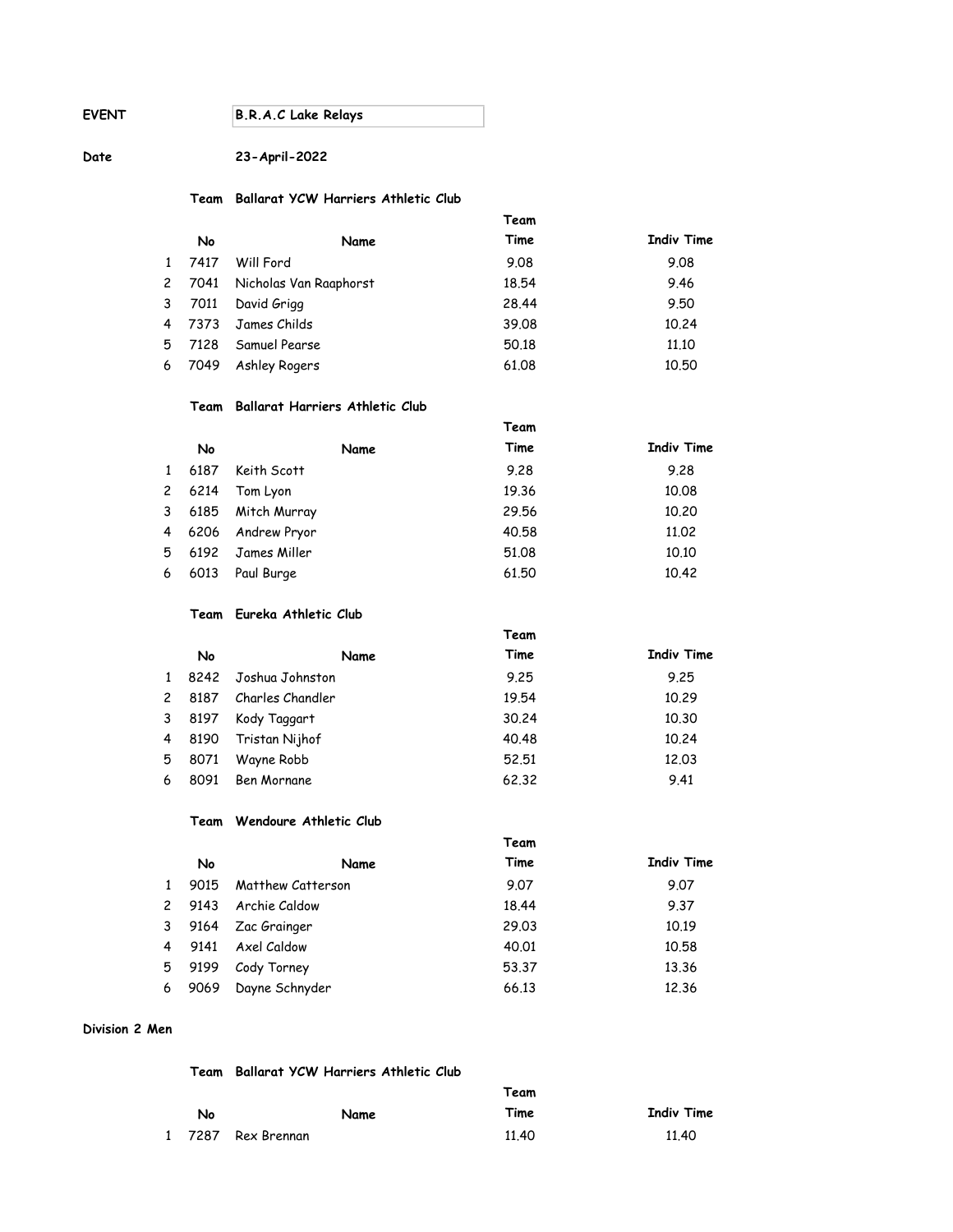|  | 2 7275 Levi Hynes          | 23.18 | 11.38 |
|--|----------------------------|-------|-------|
|  | 3 7304 Riley Shillito      | 35.10 | 11.52 |
|  | 4 7140 Paul McBratney-Owen | 46.37 | 11.27 |
|  | 5 7130 Fraser Saunder      | 57.25 | 10.48 |

# Division 3 Men

### Team Ballarat YCW Harriers Athletic Club

|  |    |                         | Team  |                   |
|--|----|-------------------------|-------|-------------------|
|  | No | Name                    | Time  | <b>Indiv Time</b> |
|  |    | 1 7045 Nicholas Burnett | 12.46 | 12.46             |
|  |    | 2 7109 Samuel Blood     | 24.54 | 12.08             |
|  |    | 3 7315 Scott Peart      | 36.45 | 11.51             |
|  |    | 4 7015 Paul Hayes       | 50.58 | 14.13             |

## Division 4 Men

|    | Team Ballarat YCW Harriers Athletic Club |       |                   |
|----|------------------------------------------|-------|-------------------|
|    |                                          | Team  |                   |
| No | Name                                     | Time  | <b>Indiv Time</b> |
|    | 1 7072 Riley Berrigan                    | 14.25 | 14.25             |
|    | 2 7162 Brett Holloway                    | 27.44 | 13.19             |
|    | 3 7168 Leigh Hutchinson                  | 39.34 | 11.50             |

# Team Ballarat YCW Harriers Athletic Club

|    |                        | Team  |                   |
|----|------------------------|-------|-------------------|
| No | Name                   | Time  | <b>Indiv Time</b> |
|    | 1 7262 Jesse Nankervis | 13.54 | 13.54             |
|    | 2 7038 George English  | 26.39 | 12.45             |
|    | 3 7099 Gerard Skene    | 42.32 | 15.53             |

#### Team Ballarat YCW Harriers Athletic Club

|    |                        | Team  |                   |
|----|------------------------|-------|-------------------|
| No | Name                   | Time  | <b>Indiv Time</b> |
|    | 1 7020 Jarrad Turnbull | 13.21 | 13.21             |
|    | 2 7081 Gavin Parkinson | 27.48 | 14.27             |
|    | 3 7398 Andrew Wills    | 43.22 | 15.34             |

#### Team Ballarat Harriers Athletic Club

|        |                          | Team  |            |
|--------|--------------------------|-------|------------|
| No     | Name                     | Time  | Indiv Time |
|        | 1 6199 Ashleigh Newcombe | 17.49 | 17.49      |
|        | 2 6196 Anna Oberholzer   | 34.56 | 17.07      |
| 3 6188 | Conrad Oberholzer        | 48.42 | 13.46      |

# 40+ Men

|    | Team Eureka Athletic Club |      |                   |
|----|---------------------------|------|-------------------|
|    |                           | Team |                   |
| No | Name                      | Time | <b>Indiv Time</b> |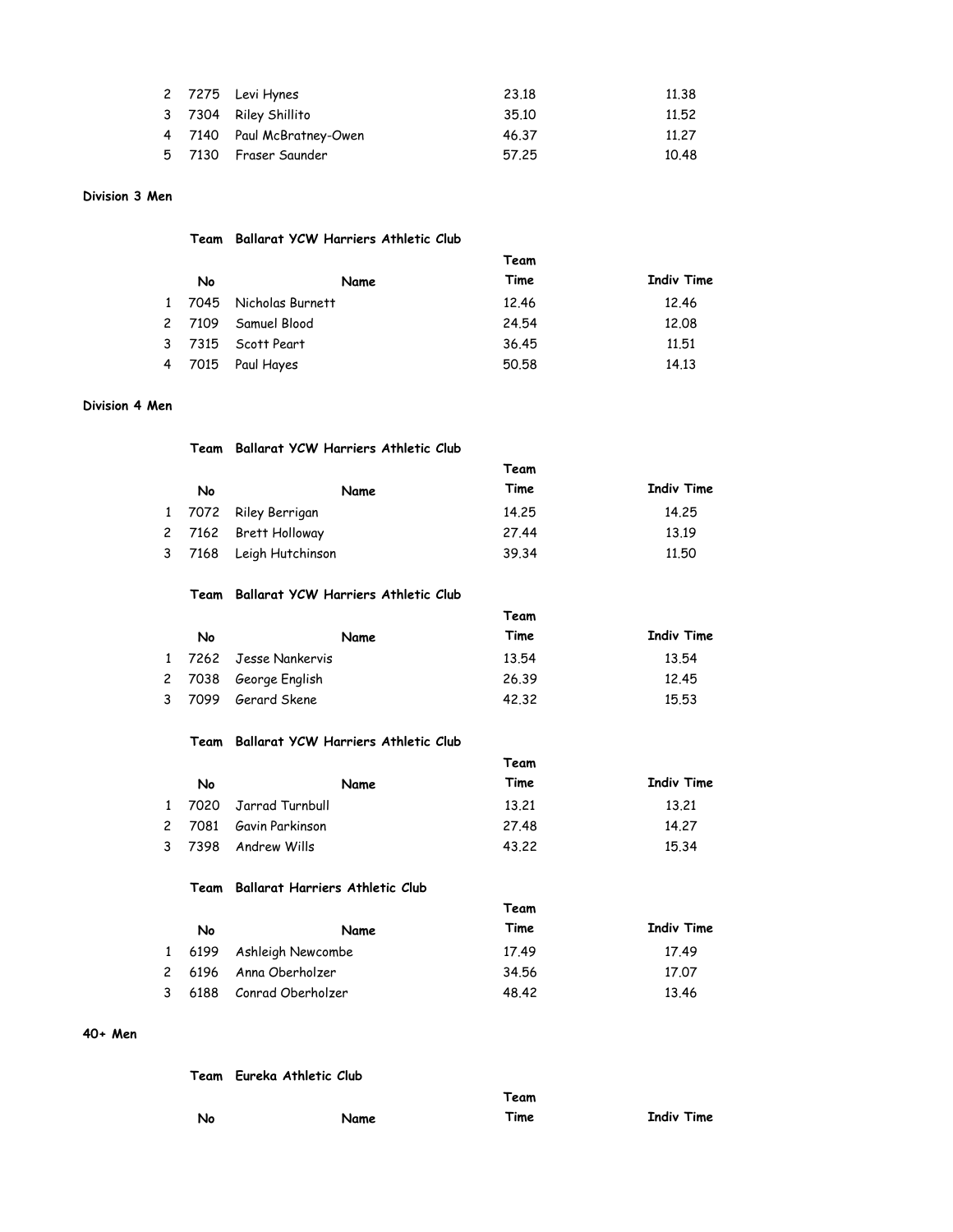|  | 1 8077 Frank Shevlin    | 12.32 | 12.32 |
|--|-------------------------|-------|-------|
|  | 2 8002 Nathan Armstrong | 26.00 | 13.28 |
|  | 3 8167 Michael Till     | 40.00 | 14.00 |

## 50+ Men

### Team Ballarat Harriers Athletic Club

|    |                      | Team  |                   |
|----|----------------------|-------|-------------------|
| No | Name                 | Time  | <b>Indiv Time</b> |
|    | 1 6105 Peter Roberts | 15.01 | 15.01             |
|    | 2 6109 Kevin Ruddick | 28.41 | 13.40             |
|    | 3 6022 Vincent Duffy | 42.08 | 13.27             |

# Team Eureka Athletic Club

|        |                           | Team  |            |  |  |
|--------|---------------------------|-------|------------|--|--|
| No     | Name                      | Time  | Indiv Time |  |  |
| 1 8138 | Dean Rossato              | 12.24 | 12.24      |  |  |
|        | 2 8101 Simon Mornane      | 26.38 | 14.14      |  |  |
|        | 3 8177 Hank Pepplinkhouse | 42.13 | 15.35      |  |  |

## Team Wendouree Athletic Club

|   |    |                         | Team  |                   |
|---|----|-------------------------|-------|-------------------|
|   | No | Name                    | Time  | <b>Indiv Time</b> |
|   |    | 1 9052 Phillip McLennan | 12.44 | 12.44             |
|   |    | 2 9068 Marc Schnyder    | 29.00 | 16.16             |
| 3 |    | 9024 Neville Down       | 43.00 | 14.00             |

# U16 Boys

# Team Ballarat Harriers Athletic Club

|    |                           | Team  |                   |
|----|---------------------------|-------|-------------------|
| No | Name                      | Time  | <b>Indiv Time</b> |
|    | 1 6189 Matthew Oberholzer | 12.24 | 12.24             |
|    | 2 6045 Sam Hansen         | 24.17 | 11.53             |
|    | 3 6171 Oaklee Burge       | 36.21 | 12.04             |

#### Team Eureka Athletic Club

|    |                       | Team  |                   |
|----|-----------------------|-------|-------------------|
| No | Name                  | Time  | <b>Indiv Time</b> |
|    | 1 8140 Xavier Rossato | 12.13 | 12.13             |
|    | 2 8249 Anna Streat    | 25.49 | 13.36             |
|    | 3 8216 Tom Goodson    | 38.47 | 12.58             |

# U14 Boys

Team Ballarat YCW Harriers Athletic Club

| No | Name                    | Time  | Indiv Time |
|----|-------------------------|-------|------------|
|    | 1 7242 Reuben Pougnault | 16.01 | 16.01      |
|    | 2 7165 Archie Holloway  | 29.12 | 13.11      |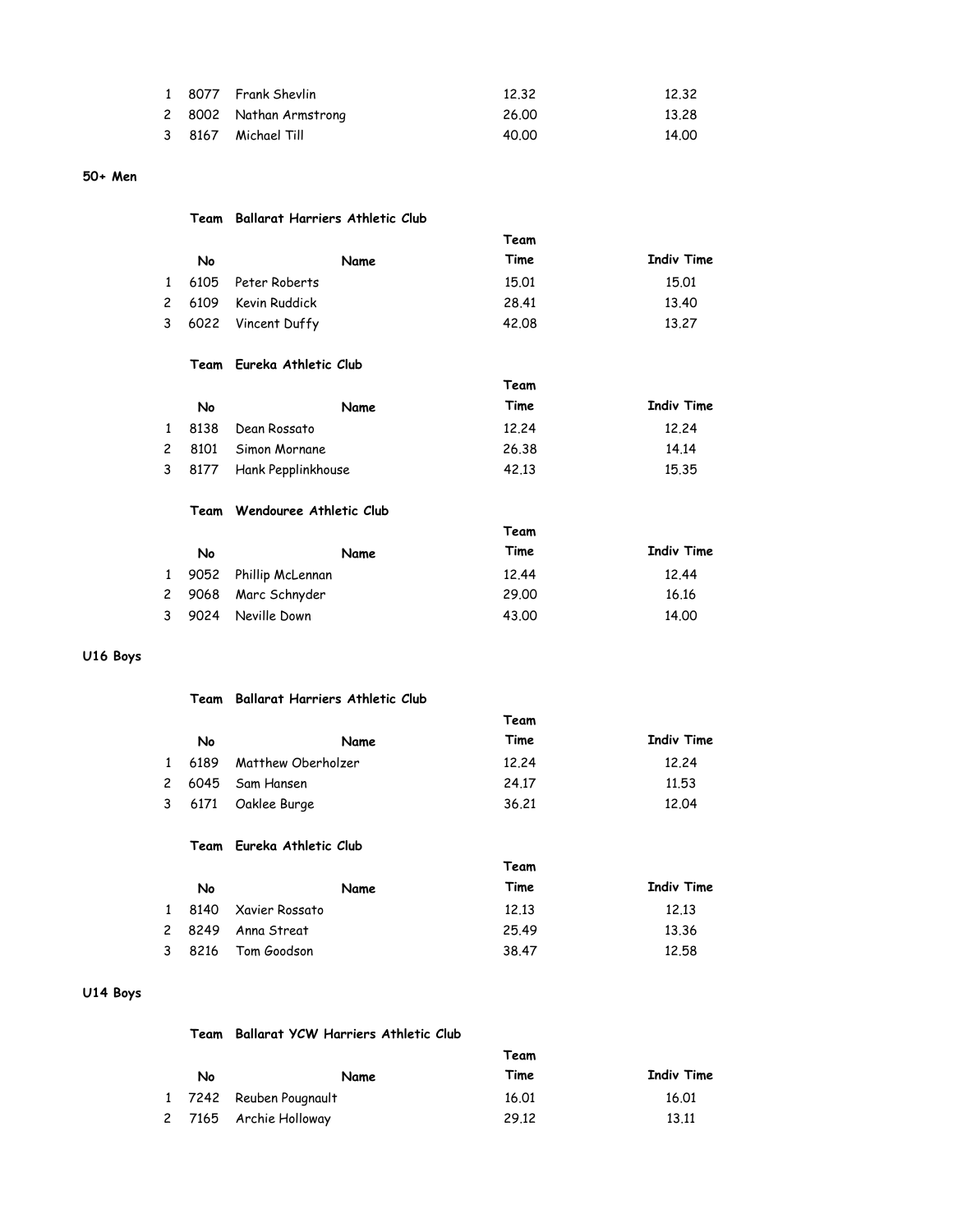|  | 3 7148 Ben Hickingbotham | 41.43 | 12.31 |
|--|--------------------------|-------|-------|
|  |                          |       |       |

#### Team Eureka Athletic Club

|              |    |                        | Team  |            |
|--------------|----|------------------------|-------|------------|
|              | No | Name                   | Time  | Indiv Time |
| $\mathbf{1}$ |    | 8264 Luke Irvin        | 12.58 | 12.58      |
|              |    | 2 8132 Patrick Snowden | 31.38 | 18.40      |
|              |    | 3 8262 Oliver Ryan     | 44.03 | 12.25      |

# EVENT B.R.A.C Lake Relays

# Date 24-April-2021

#### Division 1 Women

# Team Ballarat Harriers Athletic Club

|    |                       | Team  |                   |  |  |
|----|-----------------------|-------|-------------------|--|--|
| No | Name                  | Time  | <b>Indiv Time</b> |  |  |
|    | 1 6025 Casey Farguhar | 12.31 | 12.31             |  |  |
|    | 2 6108 Kelly Ruddick  | 24.11 | 11.40             |  |  |
|    | 3 6036 Rachel Gibney  | 36.36 | 12.25             |  |  |
|    | 4 6208 Claire Johnson | 47.39 | 11.03             |  |  |

#### Team Eureka Athletic Club

|              |      |                       | Team  |                   |
|--------------|------|-----------------------|-------|-------------------|
|              | No   | Name                  | Time  | <b>Indiv Time</b> |
| $\mathbf{1}$ | 8153 | Charlotte Streat      | 12.25 | 12.25             |
|              |      | 2 8176 Lucy Jones     | 23.40 | 11.15             |
|              |      | 3 8076 Courtney Scott | 35.17 | 11.37             |
| 4            | 8013 | Amy Canavan           | 47.59 | 12.42             |

# Team Ballarat YCW Harriers Athletic Club

|    |                      | Team  |                   |
|----|----------------------|-------|-------------------|
| No | Name                 | Time  | <b>Indiv Time</b> |
|    | 1 7500 Gretta Ashley | 12.25 | 12.25             |
|    | 2 7216 Leni Williams | 24.46 | 12.21             |
|    | 3 7376 Rhianna Watts | 37.05 | 12.19             |
|    | 4 7391 Georgina Mees | 49.02 | 11.57             |

# Team Wendouree Athletic Club

|    |                        | , cum |                   |
|----|------------------------|-------|-------------------|
| No | Name                   | Time  | <b>Indiv Time</b> |
|    | 1 9029 Alison Fidler   | 12.06 | 12.06             |
|    | 2 9032 Michelle Hawkes | 24.56 | 12.50             |
|    | 3 9172 Rosie Hunt      | 37.39 | 12.43             |
|    | 4 9190 Skye Laube      | 51.37 | 13.58             |

Team

# Division 2 Women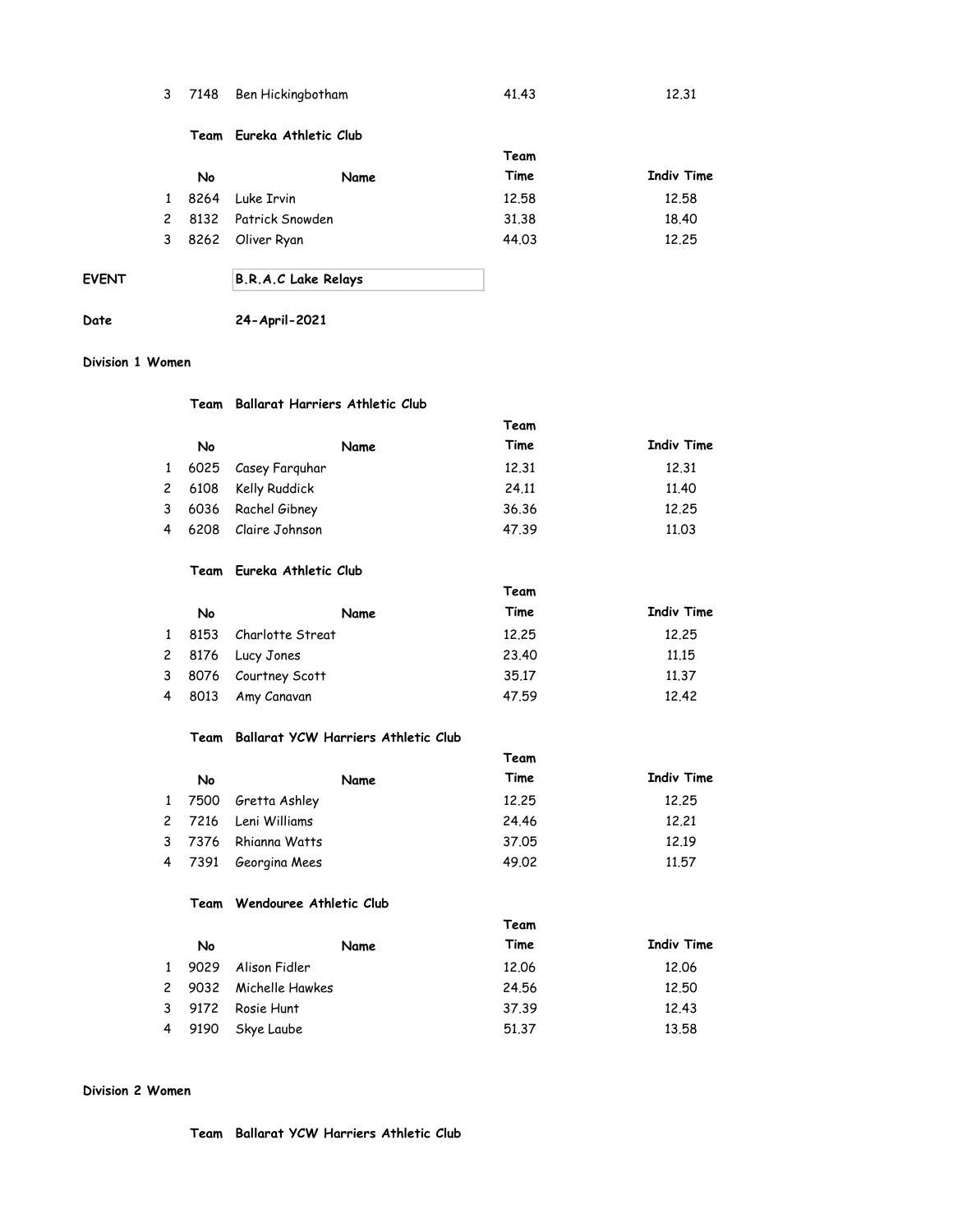|                       |      |                                        | Team  |                   |
|-----------------------|------|----------------------------------------|-------|-------------------|
|                       | No   | Name                                   | Time  | <b>Indiv Time</b> |
| 1                     | 7370 | Jean Flynn                             | 12.38 | 12.38             |
| $\mathbf{2}^{\prime}$ | 7141 | Jacqueline McBratney-Owen              | 25.21 | 12.43             |
| 3                     | 7171 | <b>Ruby Sanders</b>                    | 39.29 | 14.08             |
|                       | Team | <b>Ballarat Harriers Athletic Club</b> |       |                   |
|                       |      |                                        | Team  |                   |
|                       | No   | Name                                   | Time  | <b>Indiv Time</b> |
|                       | 6174 | Kirstie Newcombe                       | 17.26 | 17.26             |
| 2                     | 6154 | Natalie Shea                           | 31.02 | 13.36             |
| 3                     | 6195 | Amelia Burge                           | 46.58 | 15.56             |

### Division 3 Women

|  |    | Team Ballarat YCW Harriers Athletic Club |       |                   |
|--|----|------------------------------------------|-------|-------------------|
|  |    |                                          | Team  |                   |
|  | No | Name                                     | Time  | <b>Indiv Time</b> |
|  |    | 1 7189 Leah Hayes                        | 12.32 | 12.32             |
|  |    | 2 7007 Alanna Peart                      | 26.17 | 13.45             |
|  |    | 3 7494 Ocean Bulkoch                     | 41.18 | 15.01             |

#### Team Ballarat YCW Harriers Athletic Club

|  |    |                         | Team  |            |
|--|----|-------------------------|-------|------------|
|  | No | Name                    | Time  | Indiv Time |
|  |    | 1 7399 Heather O'Brien  | 13.06 | 13.06      |
|  |    | 2 7056 Jodie Berrigan   | 27.37 | 14.31      |
|  |    | 3 7167 Chris Hutchinson | 41.19 | 13.42      |

# Team Ballarat YCW Harriers Athletic Club

|    |                               | Team  |                   |
|----|-------------------------------|-------|-------------------|
| No | Name                          | Time  | <b>Indiv Time</b> |
|    | 1 7126 Felicity Hickingbotham | 17.29 | 17.29             |
|    | 2 7203 Sam Gent               | 35.01 | 17.32             |
|    | 3 7028 Corrie Van Raaphorst   | 50.38 | 15.37             |

# U16 Girls

#### Team Ballarat YCW Harriers Athletic Club

|    |                             | Team  |                   |
|----|-----------------------------|-------|-------------------|
| No | Name                        | Time  | <b>Indiv Time</b> |
|    | 1 7261 Rose Ashman          | 13.10 | 13.10             |
|    | 2 7024 Ariana Violini       | 26.33 | 13.23             |
|    | 3 7202 Olivia Hickingbotham | 39.22 | 12.49             |

## Team Eureka Athletic Club

|    |                      | Team  |            |
|----|----------------------|-------|------------|
| No | Name                 | Time  | Indiv Time |
|    | 1 8261 Lucy Goodson  | 14.05 | 14.05      |
|    | 2 8165 Isabella Till | 28.14 | 14.09      |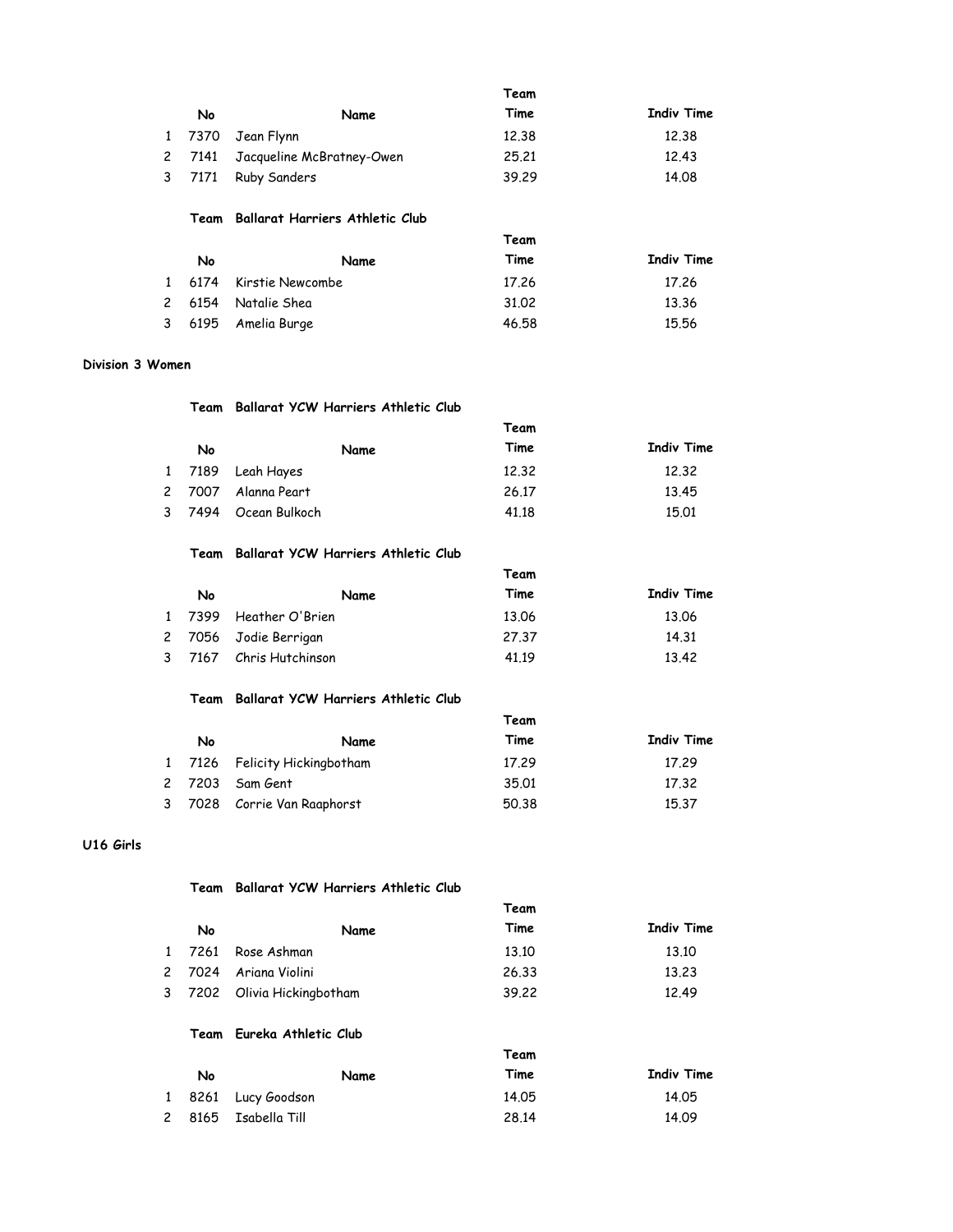| 3 | 8260 | Olivia Johnstor |
|---|------|-----------------|
|   |      |                 |

8260 Olivia Johnston 41.15 13.01

#### Team Wendouree Athletic Club

|    |                     | Team  |            |
|----|---------------------|-------|------------|
| No | Name                | Time  | Indiv Time |
|    | 1 9195 Amali Torney | 13.44 | 13.44      |
|    | 2 9092 Zoe Schnyder | 30.07 | 16.23      |
|    | 3 9195 Amali Torney | 45.54 | 15.47      |

# U14 Girls

# Team Ballarat YCW Harriers Athletic Club

|    |                         | Team  |                   |
|----|-------------------------|-------|-------------------|
| No | Name                    | Time  | <b>Indiv Time</b> |
|    | 1 7117 Amy Skene        | 17.00 | 17.00             |
|    | 2 7461 Paige Tuddenham  | 29.44 | 12.44             |
|    | 3 7243 Catherine Ashman | 50.33 | 20.49             |

# Fastest Times Men

| Place |     |      | Name                   | Time  | Club        |
|-------|-----|------|------------------------|-------|-------------|
|       | 1   | 9015 | Matthew Catterson      | 9.07  | Wen         |
|       | 2   | 7417 | Will Ford              | 9.08  | Balla       |
|       | 3   | 8242 | Joshua Johnston        | 9.25  | <b>Eure</b> |
|       | 4   | 6187 | Keith Scott            | 9.28  | Balla       |
|       | 5   | 9143 | Archie Caldow          | 9.37  | Wen         |
|       | 6   | 8091 | Ben Mornane            | 9.41  | <b>Eure</b> |
|       | 7   | 7041 | Nicholas Van Raaphorst | 9.46  | Balla       |
|       | 8   | 7011 | David Grigg            | 9.50  | Balla       |
|       | 9   | 6214 | Tom Lyon               | 10.08 | Balla       |
|       | 10  | 6192 | James Miller           | 10.10 | Balla       |
|       | 11  | 9164 | Zac Grainger           | 10.19 | Wen         |
|       | 12  | 6185 | Mitch Murray           | 10.20 | Balla       |
|       | 13  | 7373 | James Childs           | 10.24 | Balla       |
|       | 14  | 8190 | Tristan Nijhof         | 10.24 | Eure        |
|       | 15  | 8187 | Charles Chandler       | 10.29 | Eure        |
|       | 16  | 8197 | Kody Taggart           | 10.30 | Eure        |
|       | 17  | 6013 | Paul Burge             | 10.42 | Balla       |
|       | 18  | 7130 | Fraser Saunder         | 10.48 | Balla       |
|       | 19  | 7049 | Ashley Rogers          | 10.50 | Ballo       |
|       | 20  | 9141 | Axel Caldow            | 10.58 | Wen         |
|       | 21  | 6206 | Andrew Pryor           | 11.02 | Balla       |
|       | 22  | 7128 | Samuel Pearse          | 11.10 | Balla       |
|       | 23  | 7140 | Paul McBratney-Owen    | 11.27 | Balla       |
|       | 24  | 7275 | Levi Hynes             | 11.38 | Balla       |
|       | 25  | 7287 | Rex Brennan            | 11.40 | Balla       |
|       | 26  | 7168 | Leigh Hutchinson       | 11.50 | Ballo       |
|       | 27  | 7315 | Scott Peart            | 11.51 | Balla       |
|       | 28  | 7304 | Riley Shillito         | 11.52 | Balla       |
|       | 20. | 6045 | Sam Hancon             | 11 53 | مالمR       |

|    |      | Name                   | Time  | Club                                       |       |
|----|------|------------------------|-------|--------------------------------------------|-------|
| 1  | 9015 | Matthew Catterson      | 9.07  | Wendouree Athletic Club                    | Open  |
| 2  | 7417 | Will Ford              | 9.08  | <b>Ballarat YCW Harriers Athletic Club</b> | Open  |
| 3  | 8242 | Joshua Johnston        | 9.25  | Eureka Athletic Club                       | U18   |
| 4  | 6187 | Keith Scott            | 9.28  | <b>Ballarat Harriers Athletic Club</b>     | Open  |
| 5  | 9143 | Archie Caldow          | 9.37  | Wendouree Athletic Club                    | U18   |
| 6  | 8091 | <b>Ben Mornane</b>     | 9.41  | Eureka Athletic Club                       | U18   |
| 7  | 7041 | Nicholas Van Raaphorst | 9.46  | Ballarat YCW Harriers Athletic Club        | Open  |
| 8  | 7011 | David Grigg            | 9.50  | Ballarat YCW Harriers Athletic Club        | $40+$ |
| 9  | 6214 | Tom Lyon               | 10.08 | <b>Ballarat Harriers Athletic Club</b>     | Open  |
| 10 | 6192 | James Miller           | 10.10 | <b>Ballarat Harriers Athletic Club</b>     | U12   |
| 11 | 9164 | Zac Grainger           | 10.19 | Wendouree Athletic Club                    | U18   |
| 12 | 6185 | Mitch Murray           | 10.20 | <b>Ballarat Harriers Athletic Club</b>     | Open  |
| 13 | 7373 | James Childs           | 10.24 | <b>Ballarat YCW Harriers Athletic Club</b> | U18   |
| 14 | 8190 | Tristan Nijhof         | 10.24 | Eureka Athletic Club                       | U18   |
| 15 | 8187 | Charles Chandler       | 10.29 | Eureka Athletic Club                       | U18   |
| 16 | 8197 | Kody Taggart           | 10.30 | Eureka Athletic Club                       | U18   |
| 17 | 6013 | Paul Burge             | 10.42 | Ballarat Harriers Athletic Club            | $40+$ |
| 18 | 7130 | Fraser Saunder         | 10.48 | Ballarat YCW Harriers Athletic Club        | U20   |
| 19 | 7049 | Ashley Rogers          | 10.50 | <b>Ballarat YCW Harriers Athletic Club</b> | Open  |
| 20 | 9141 | Axel Caldow            | 10.58 | Wendouree Athletic Club                    | U18   |
| 21 | 6206 | Andrew Pryor           | 11.02 | <b>Ballarat Harriers Athletic Club</b>     | U18   |
| 22 | 7128 | Samuel Pearse          | 11.10 | Ballarat YCW Harriers Athletic Club        | U20   |
| 23 | 7140 | Paul McBratney-Owen    | 11.27 | Ballarat YCW Harriers Athletic Club        | $50+$ |
| 24 | 7275 | Levi Hynes             | 11.38 | Ballarat YCW Harriers Athletic Club        | U14   |
| 25 | 7287 | Rex Brennan            | 11.40 | <b>Ballarat YCW Harriers Athletic Club</b> | U16   |
| 26 | 7168 | Leigh Hutchinson       | 11.50 | <b>Ballarat YCW Harriers Athletic Club</b> | Open  |
| 27 | 7315 | Scott Peart            | 11.51 | Ballarat YCW Harriers Athletic Club        | U18   |
| 28 | 7304 | Riley Shillito         | 11.52 | Ballarat YCW Harriers Athletic Club        | U16   |
| 29 | 6045 | Sam Hansen             | 11.53 | Ballarat Harriers Athletic Club            | U18   |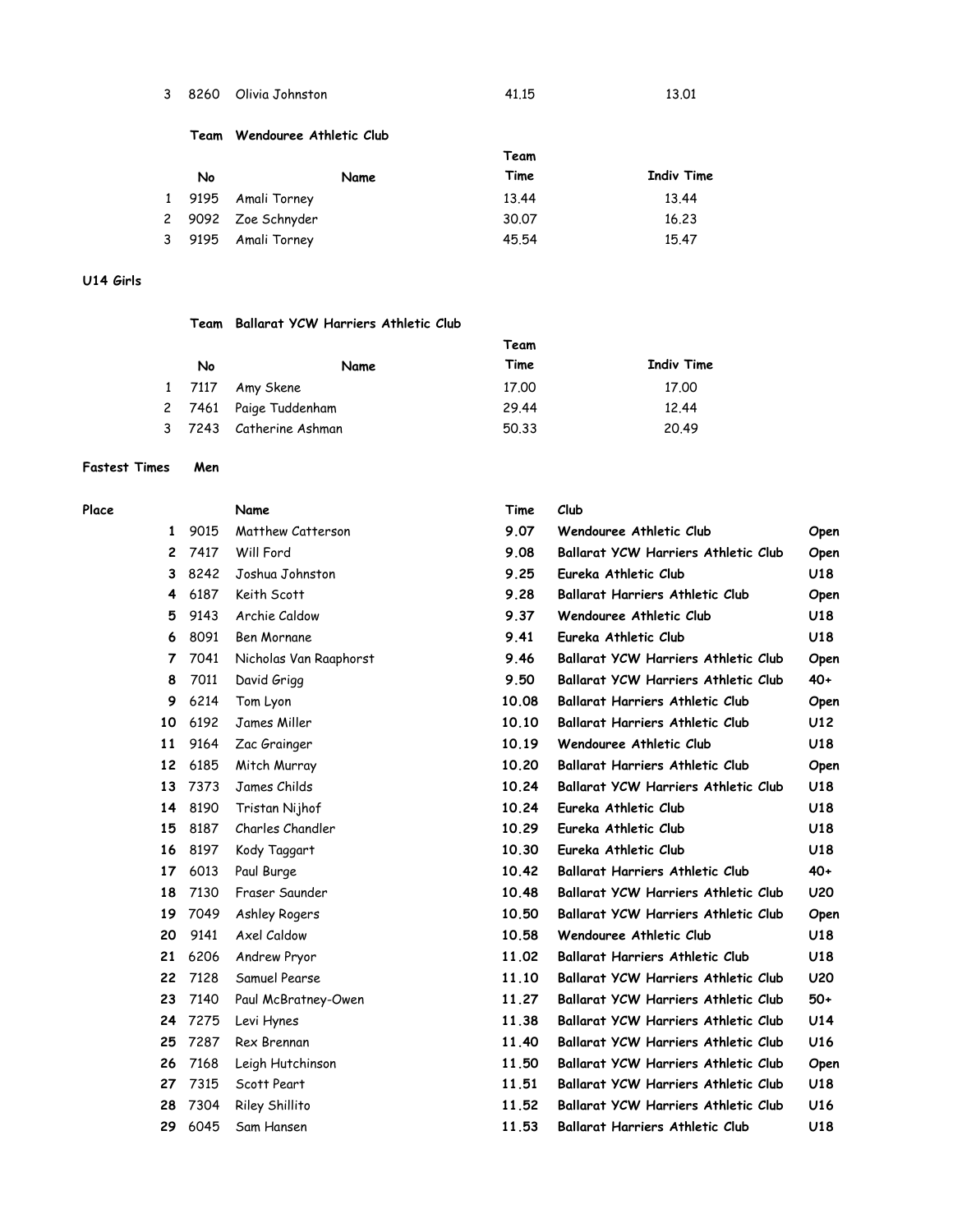| 30 | 8071 | Wayne Robb            |  |  |
|----|------|-----------------------|--|--|
| 31 | 6171 | Oaklee Burge          |  |  |
| 32 | 7109 | Samuel Blood          |  |  |
| 33 | 8140 | Xavier Rossato        |  |  |
| 34 | 6189 | Matthew Oberholzer    |  |  |
| 35 | 8138 | Dean Rossato          |  |  |
| 36 | 8262 | Oliver Ryan           |  |  |
| 37 | 7148 | Ben Hickingbotham     |  |  |
| 38 | 8077 | Frank Shevlin         |  |  |
| 39 | 9069 | Dayne Schnyder        |  |  |
| 40 | 9052 | Phillip McLennan      |  |  |
| 41 | 7038 | George English        |  |  |
| 42 | 7045 | Nicholas Burnett      |  |  |
| 43 | 8264 | Luke Irvin            |  |  |
| 44 | 8216 | Tom Goodson           |  |  |
| 45 | 7165 | Archie Holloway       |  |  |
| 46 | 7162 | <b>Brett Holloway</b> |  |  |
| 47 | 7020 | Jarrad Turnbull       |  |  |
| 48 | 6022 | Vincent Duffy         |  |  |
| 49 | 8002 | Nathan Armstrong      |  |  |
| 50 | 9199 | Cody Torney           |  |  |
| 51 | 6109 | Kevin Ruddick         |  |  |
| 52 | 6188 | Conrad Oberholzer     |  |  |
| 53 | 7262 | Jesse Nankervis       |  |  |
| 54 | 8167 | Michael Till          |  |  |
| 55 | 9024 | Neville Down          |  |  |
| 56 | 7015 | Paul Hayes            |  |  |
| 57 | 8101 | Simon Mornane         |  |  |
| 58 | 7072 | Riley Berrigan        |  |  |
| 59 | 7081 | Gavin Parkinson       |  |  |
| 60 | 6105 | Peter Roberts         |  |  |
| 61 | 7398 | Andrew Wills          |  |  |
| 62 | 8177 | Hank Pepplinkhouse    |  |  |
| 63 | 7099 | Gerard Skene          |  |  |
| 64 | 7242 | Reuben Pougnault      |  |  |
| 65 | 9068 | Marc Schnyder         |  |  |
| 66 | 6196 | Anna Oberholzer       |  |  |
| 67 | 6199 | Ashleigh Newcombe     |  |  |
| 68 | 8132 | Patrick Snowden       |  |  |

# 12.04 Ballarat Harriers Athletic Club U16 12.08 Ballarat YCW Harriers Athletic Club U20 33 8140 Xavier Rossato 12.13 Eureka Athletic Club U16 12.24 Ballarat Harriers Athletic Club U16 12.24 Eureka Athletic Club 50+ 36 8262 Oliver Ryan 12.25 Eureka Athletic Club U12 12.31 Ballarat YCW Harriers Athletic Club U12 12.32 Eureka Athletic Club 60+ 12.36 Wendouree Athletic Club U18 12.44 Wendouree Athletic Club 50+ 12.45 Ballarat YCW Harriers Athletic Club U14 12.46 Ballarat YCW Harriers Athletic Club 40+ 12.58 Eureka Athletic Club U12 44 8216 Tom Goodson 12.58 Eureka Athletic Club U14 13.11 Ballarat YCW Harriers Athletic Club U14 13.19 Ballarat YCW Harriers Athletic Club Open 13.21 Ballarat YCW Harriers Athletic Club Open 13.27 Ballarat Harriers Athletic Club 60+ 13.28 Eureka Athletic Club 40+ 13.36 Wendouree Athletic Club U12 13.40 Ballarat Harriers Athletic Club 60+ 13.46 Ballarat Harriers Athletic Club 40+ 13.54 Ballarat YCW Harriers Athletic Club U16 14.00 Eureka Athletic Club 50+ 14.00 Wendouree Athletic Club 50+ 14.13 Ballarat YCW Harriers Athletic Club 50+ 14.14 Eureka Athletic Club 50+ 14.25 Ballarat YCW Harriers Athletic Club Open 14.27 Ballarat YCW Harriers Athletic Club 50+ 15.01 Ballarat Harriers Athletic Club 50+ 15.34 Ballarat YCW Harriers Athletic Club U20 15.35 Eureka Athletic Club 60+ 15.53 Ballarat YCW Harriers Athletic Club 50+ 16.01 Ballarat YCW Harriers Athletic Club U12 16.16 Wendouree Athletic Club 50+ 17.07 Ballarat Harriers Athletic Club U14

12.03 Eureka Athletic Club 40+

17.49 Ballarat Harriers Athletic Club Open 18.40 Eureka Athletic Club U14

#### Fastest Times Women

| Place |    |        | Name                  | Time  | Club                                       |            |
|-------|----|--------|-----------------------|-------|--------------------------------------------|------------|
|       |    | 6208   | Claire Johnson        | 11.03 | <b>Ballarat Harriers Athletic Club</b>     | 40+        |
|       |    |        | 2 8176 Lucy Jones     | 11.15 | Eureka Athletic Club                       | U16        |
|       |    |        | 3 8076 Courtney Scott | 11.37 | Eureka Athletic Club                       | Open       |
|       |    | 4 6108 | Kelly Ruddick         | 11.40 | <b>Ballarat Harriers Athletic Club</b>     | $40+$      |
|       |    | 5 7391 | Georgina Mees         | 11.57 | <b>Ballarat YCW Harriers Athletic Club</b> | <b>U20</b> |
|       | 6. | 9029   | Alison Fidler         | 12.06 | Wendouree Athletic Club                    | 50+        |